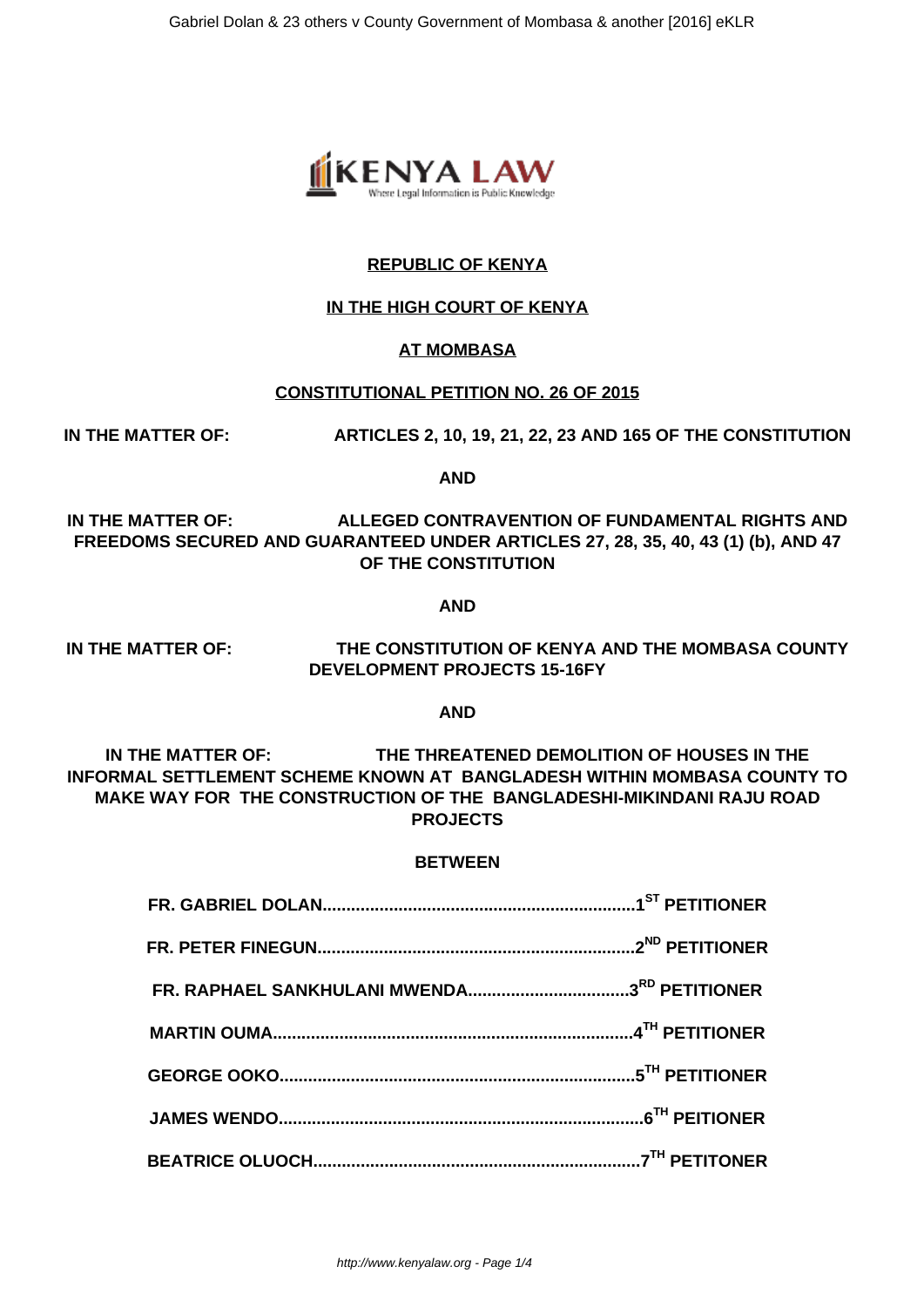## **VERSUS**

**1. COUNTY GOVERNMENT OF MOMBASA**

**2. KENYA NATIONAL HIGHWAY AUTHORITY.............................RESPONDENTS**

### **JUDGMENT**

1. In this Petition dated and filed on 28th April, 2015, the Petitioner's sought the following orders:-

(a) A declaration that the Respondents must adhere to the principles of participation and inclusivity before the Bangladesh–Mikindani Runyu Road Project can be implemented and an order of injunction stopping the project until the Respondents adhere to the law and the Constitution.

(b) A declaration that the decision to construct the Bangladesh-Runyu Road was null and void.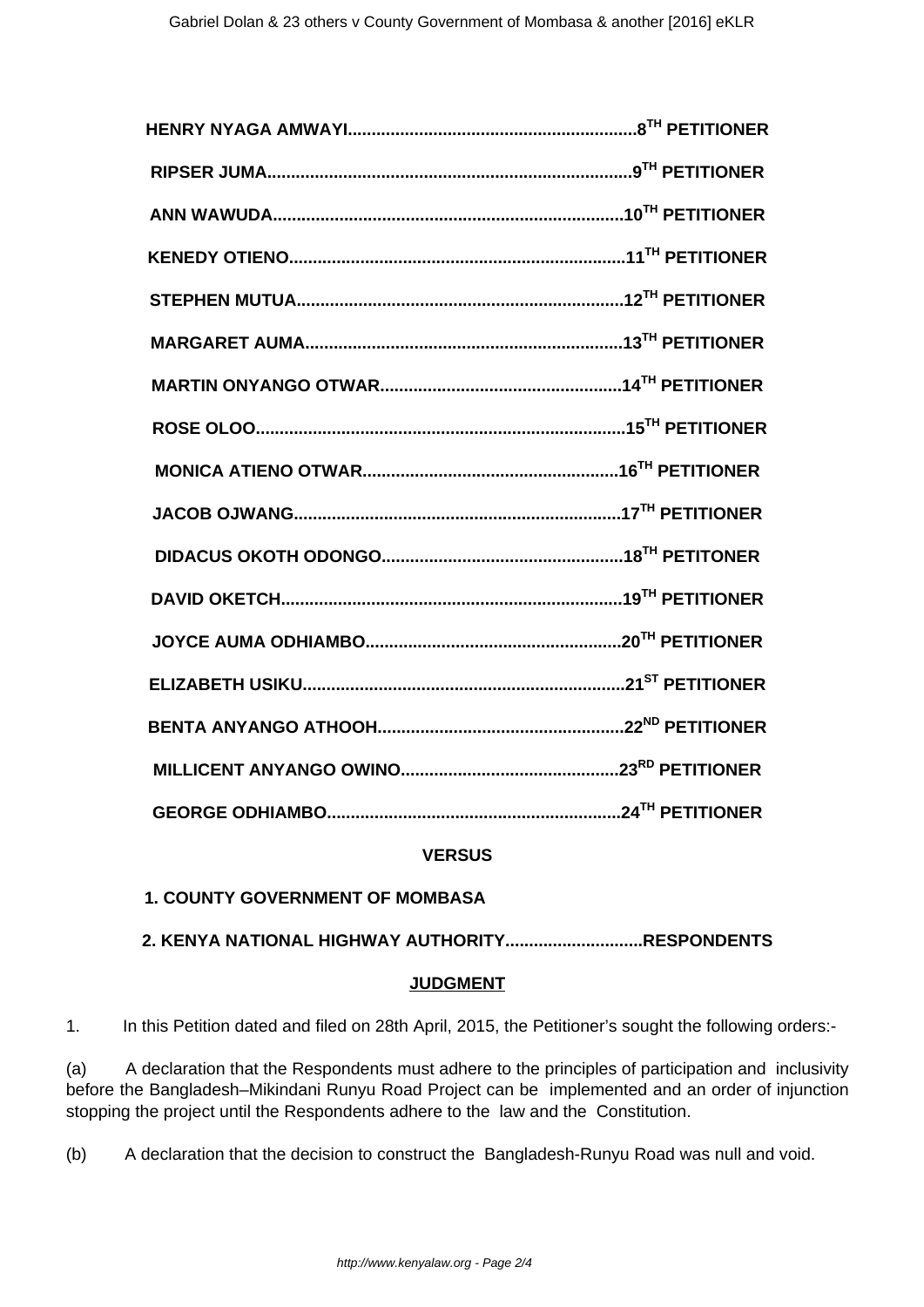(c) A declaration that the Petitioners' rights under Articles 27, 35, 40, 42, 43 and 47 of the Constitution have been violated by the Respondents;

(d) An order to the effect that the Respondents cannot demolish the Petitioners property arbitrarily without regard to compensating the Petitioners for any damage caused to their property.

(e) Costs.

2. By orders made and issued on 29<sup>th</sup> April, 2016, the court granted conservatory orders restraining the Respondents from carrying out the Mombasa County Project – "15-16" pending the hearing of the application for conservatory orders. In the event those orders are still subsisting having been extended till the determination of the Petition.

3. Though the Petition is premised upon the provisions of Articles 27 (equality and freedom from discrimination), 35 (the right to information), 40 (the right to and protection of property) 42 (the right to a clean and healthy environment including the right to have the environment protected for the benefit of present and future generations etc.), 43 (economic and social rights – the right to the highest attainable standards of health, which include the right to health care services including reproductive health, accessible and adequate housing, and to reasonable standards of sanitation, clean and safe water in adequate quantities, social security, and education), the **REAL ISSUE** raised in this Petition is the rights of **dwellers of informal settlements.**

4. Dwellers in informal settlements have no title to the land in which they have erected their dwellings. They are physical and spiritual families. Their income comes from what we call the **informal sector**. Their factories and manufacturing premises are road **side kiosks**, the pavements next to their informal settlements. Their right to settle comes from the **local government** both the national and county government operatives, the Chiefs and Ward Administrators, and no doubt, the Honourable Members of the County Assemblies. The informal settlements are their mines not for gold and silver, but for votes in the five-year circle when they are called to exercise their political right to vote in their political leaders. Beyond that, society and the leadership forgets them. They may get drips of water at water points of sale, not taps in their house. They are the new **"les miserable"** of Victor Hugo, the French writer.

5. They cry to court for protection. The Respondents say in their Replying Affidavits, they must give way for development. Whose development, but theirs, they are the objects of the development. Article 43(3) delegates the state to provide appropriate social security to persons who are unable to support themselves and their dependants.

6. Indeed the state has put in some measures to support these vulnerable groups. Housing or shelter however remains a big challenge. Often the pace of physical development such as construction of roads becomes a challenge to those informal settlements. Roads are indeed needed for welfare of these dwellers themselves. They also need street lights, good recreational facilities. The challenge is how to reconcile these apparently conflicting, but in effect, mutually beneficial contradictions.

7. Part of the answer is to be found in Article 40 (3) and (4) of the Constitution. Whereas Article 40(3) protects the rights of persons with title, Article 40 (4) protects the rights of those (who like the Petitioners), who have no title. Article 40 (4) says-

**"Provision shall be made for compensation to be paid to occupants in good faith of land acquired under clause (3) who may not hold title to the land".**